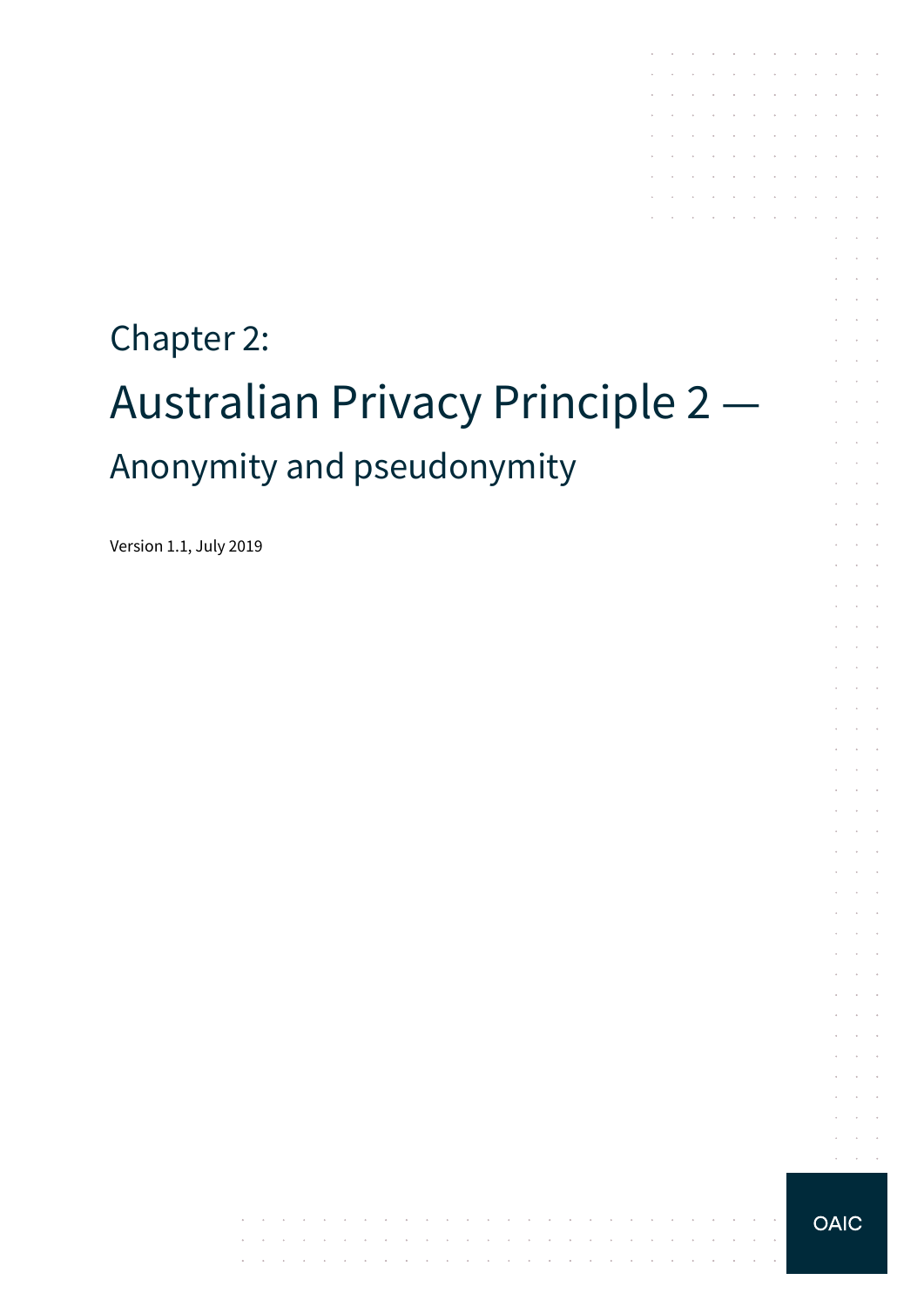### **Contents**

| Key points                                               | 3              |
|----------------------------------------------------------|----------------|
| What does APP 2 say?                                     | 3              |
| The difference between anonymity and pseudonymity        | 3              |
| Anonymity                                                | 3              |
| Pseudonymity                                             | $\overline{4}$ |
| Why anonymity and pseudonymity are important             | 4              |
| Providing anonymous and pseudonymous options             | 5              |
| Requiring identification – required or authorised by law | 5              |
| Requiring identification – impracticability              | 6              |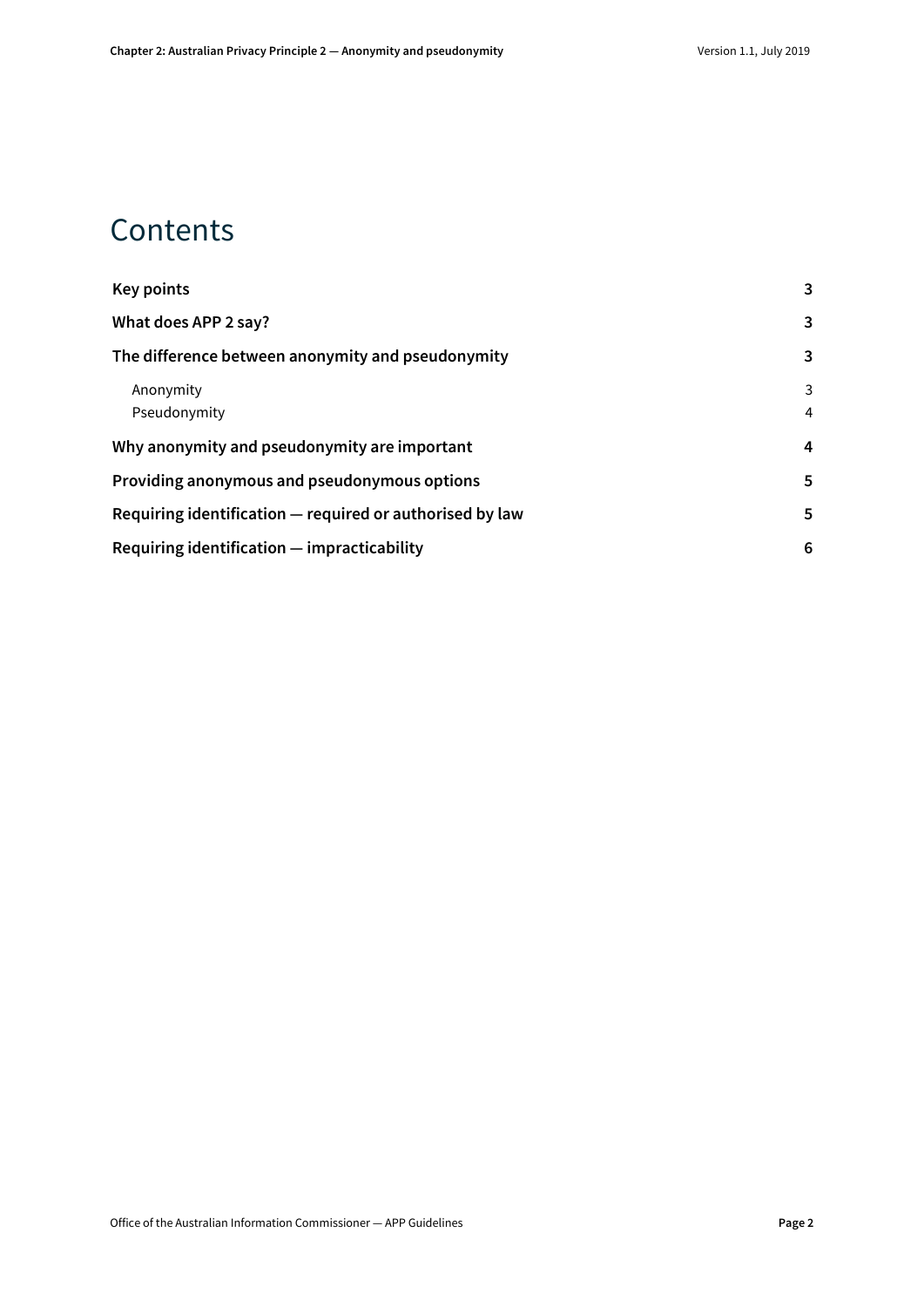# <span id="page-2-0"></span>**Key points**

- APP 2 provides that individuals must have the option of dealing anonymously or by pseudonym with an APP entity.
- An APP entity is not required to provide those options where:
	- $\circ$  the entity is required or authorised by law or a court or tribunal order to deal with identified individuals, or
	- $\circ$  it is impracticable for the entity to deal with individuals who have not identified themselves
- Anonymity means that an individual dealing with an APP entity cannot be identified and the entity does not collect personal information or identifiers.
- A pseudonym is a name, term or descriptor that is different to an individual's actual name. Where applicable, an APP entity must ensure that individuals are made aware of their opportunity to deal anonymously or by pseudonym with the entity.

# <span id="page-2-1"></span>**What does APP 2 say?**

- 2.1 APP 2 provides that individuals must have the option of not identifying themselves, or of using a pseudonym, when dealing with an APP entity in relation to a particular matter.
- 2.2 That principle does not apply in relation to a particular matter if:
	- the APP entity is required or authorised by or under an Australian law, or a court/tribunal order, to deal with individuals who have identified themselves (APP 2.2(a)), or
	- it is impracticable for the APP entity to deal with individuals who have not identified themselves or used a pseudonym (APP 2.2(b))
- 2.3 'Anonymity' and 'pseudonymity' are different concepts. APP 2 requires that both options be made available to individuals dealing with an APP entity unless one of the two exceptions applies. Both options must also be made available each time an individual interacts with the entity, that is, when a person is 'dealing with an APP entity in relation to a particular matter' (APP 2.1). Similarly, the exceptions ('required or authorised by law' and 'impracticability') apply to the particular dealing between an individual and the entity.

### <span id="page-2-2"></span>**The difference between anonymity and pseudonymity**

#### <span id="page-2-3"></span>**Anonymity**

- 2.4 Anonymity requires that an individual may deal with an APP entity without providing any personal information or identifiers. The entity should not be able to identify the individual at the time of the dealing or subsequently.
- 2.5 Examples of anonymous dealings include an unidentified individual telephoning an APP entity to inquire generally about its goods or services, and an individual completing a retail transaction and paying for goods in cash.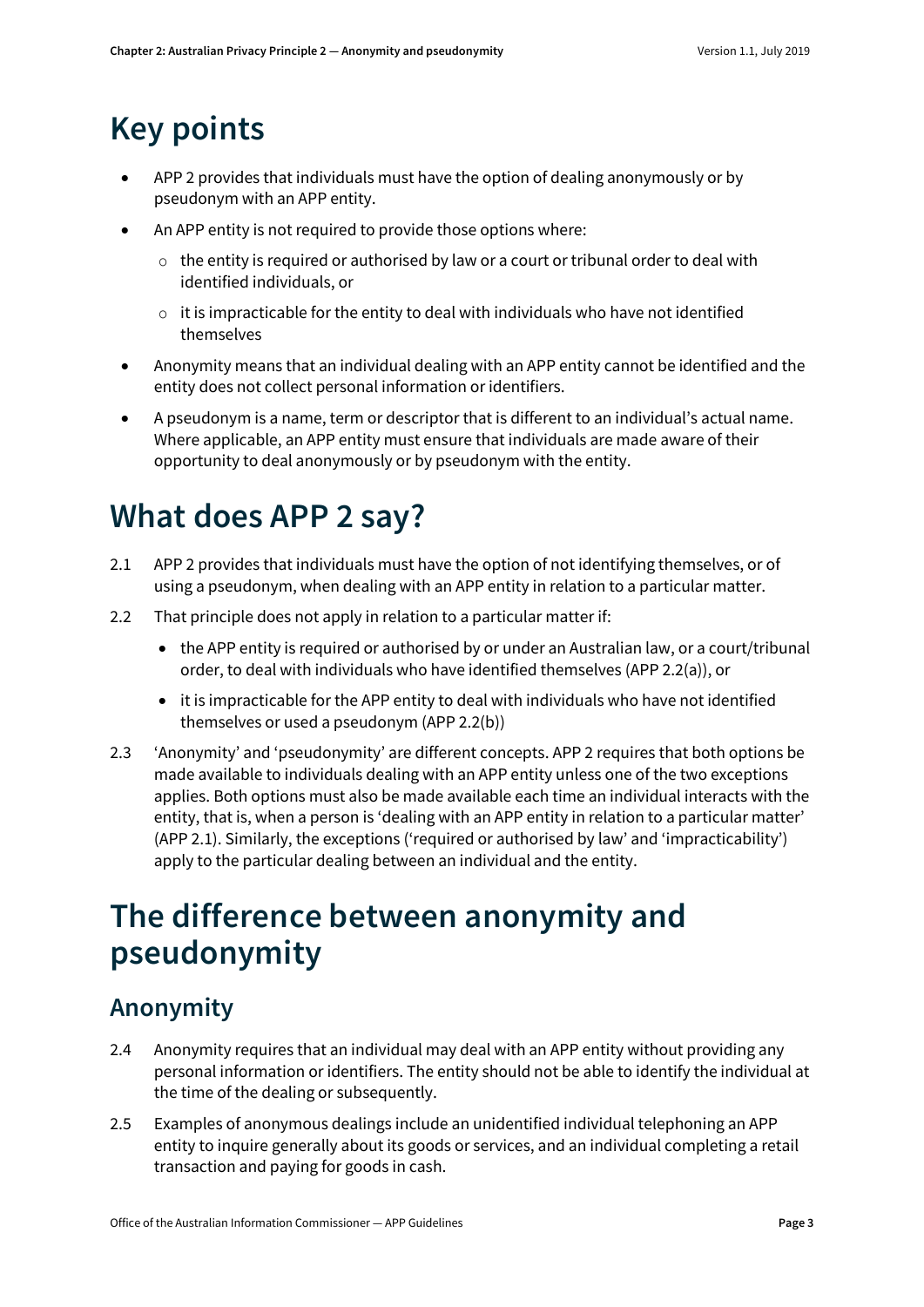#### <span id="page-3-0"></span>**Pseudonymity**

- 2.6 Pseudonymity requires that an individual may deal with an APP entity by using a name, term or descriptor that is different to the person's actual name. Examples include an email address that does not contain the person's actual name, a user name that a person uses when participating in an online forum, or an artist who uses a 'pen-name' or 'screen-name'.
- 2.7 The use of a pseudonym does not necessarily mean that an individual cannot be identified. The individual may choose to divulge their identity, or to volunteer personal information necessary to implement a particular transaction, such as credit information or an address at which goods can be delivered. Similarly, an APP entity may have in place a registration system that enables a person to participate by pseudonym in a moderated online discussion forum, on condition that the person is identifiable to the forum moderator or the entity.
- 2.8 An APP entity should bear in mind that the object of APP 2 is to provide individuals with the opportunity to deal with the entity without revealing their identity. Personal information should only be linked to a pseudonym if this is required or authorised by law, it is impracticable for the entity to act differently, or the individual has consented to providing or linking the additional personal information. An entity could also restrict access to personal information that is linked to a pseudonym to authorised personnel (for a discussion of the security requirements for personal information, see Chapter 11 (APP 11)).

### <span id="page-3-1"></span>**Why anonymity and pseudonymity are important**

- 2.9 Anonymity and pseudonymity are important privacy concepts. They enable individuals to exercise greater control over their personal information and decide how much personal information will be shared or revealed to others.
- 2.10 An individual may prefer to deal anonymously or pseudonymously with an APP entity for various reasons, including:
	- a preference not to be identified or to be 'left alone'
	- to avoid subsequent contact such as direct marketing from that entity or other entities
	- to keep their whereabouts secret from a former partner or family member
	- to access services (such as counselling or health services) without this becoming known to others
	- to express views in the public arena without being personally identified
- 2.11 There can be wider benefits too:
	- Individuals may be more likely to inquire about products and services that an APP entity provides if able to do so without being identified, meaning the community is better informed.
	- Freedom of expression is enhanced if individuals can express controversial or minority opinions without fear of reprisal.
	- The risk of identity fraud is minimised when less personal information is collected, linked and stored by entities.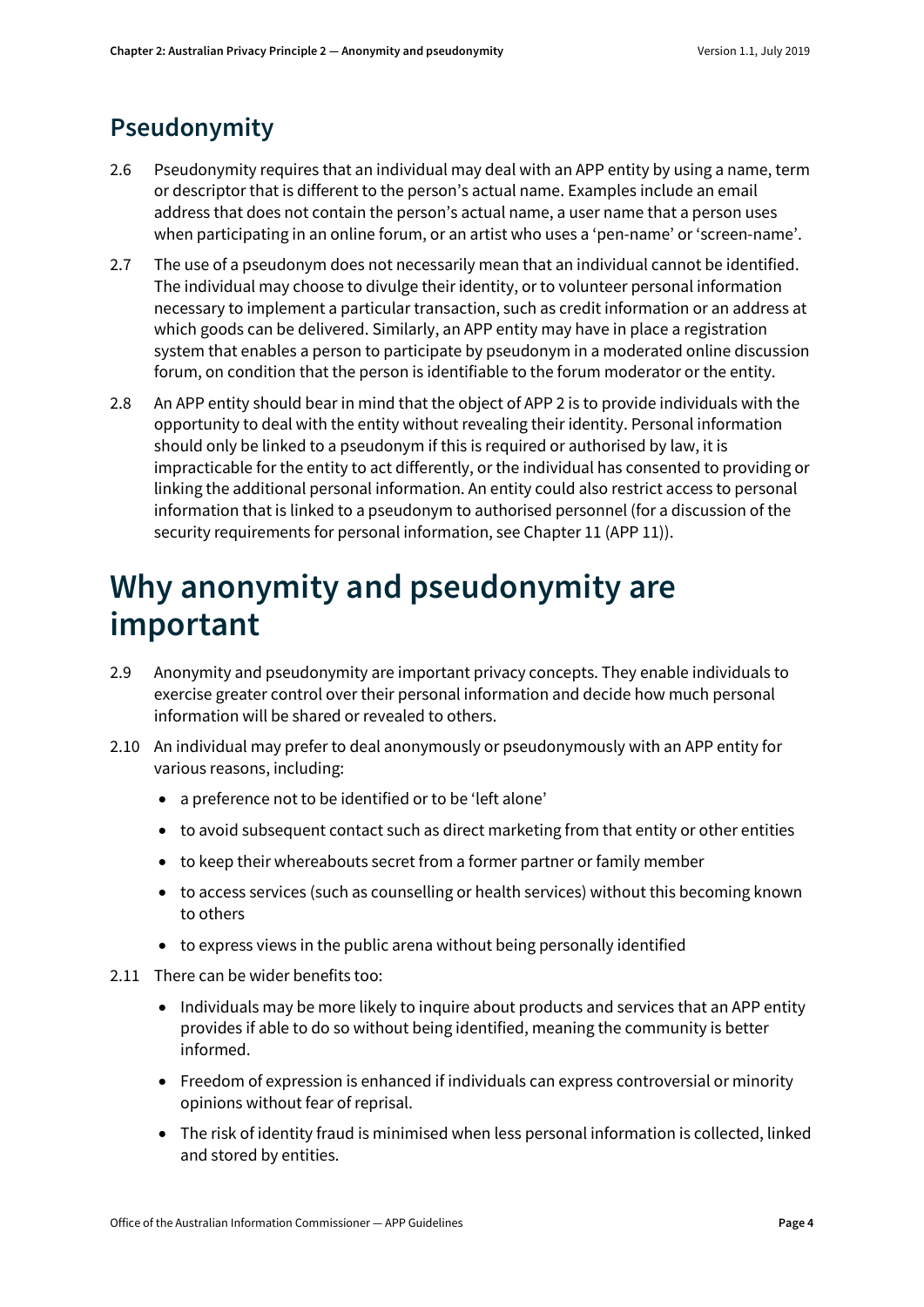- An APP entity can lessen its compliance burden under the APPs by reducing the quantity of personal information it collects.
- Client feedback may be more forthcoming and robust if individuals have the option of making an unattributed compliment or complaint to an entity.

# <span id="page-4-0"></span>**Providing anonymous and pseudonymous options**

- 2.12 It is implicit in APP 2 that an APP entity should ensure that, if applicable, individuals are made aware of their opportunity to deal anonymously or by pseudonym with the entity. If anonymity or pseudonymity is the default setting, this does not apply.
- 2.13 The steps an APP entity should take to draw both options to the attention of individuals will depend on the nature of the dealing between the entity and an individual. For example, an entity's APP Privacy Policy could explain the circumstances in which an individual may deal anonymously or by pseudonym with the entity, and the procedures for doing so (see Chapter 1 (APP 1)). The policy could go further and explain how the entity manages pseudonyms and any linked personal information, and if there will be any consequences for an individual if they deal with the entity anonymously or through a pseudonym (for example, where only a limited service can be provided).
- 2.14 Other measures that could be adopted by an APP entity to facilitate anonymous and pseudonymous dealings include:
	- if the entity provides a facility on its website for online communication, stating prominently that an individual may use that facility without providing personal information
	- if telephone calls to the entity are routed through an automated message, informing callers in that message that they are not required to provide personal information
	- if individuals can contact the entity by using an online or printed form, stating on the form that personal identification boxes (such as name and address) are not mandatory fields
	- if the entity solicits public submissions or comments from individuals, allowing participants to use a pseudonym that will be published, even if the individual's name is supplied confidentially to the entity
	- in other dealings between the entity and individuals, informing individuals at the beginning of a dealing that they may interact anonymously or by pseudonym

# <span id="page-4-1"></span>**Requiring identification — required or authorised by law**

<span id="page-4-2"></span>2.15 APP 2.2(a) provides that an individual may not have the option of dealing anonymously or by pseudonym with an APP entity if the entity 'is required or authorised by or under an Australian law, or a court/tribunal order, to deal with individuals who have identified themselves'. The meaning of 'required or authorised by or under an Australian law or court/tribunal order' is discussed in Chapter B (Key concepts).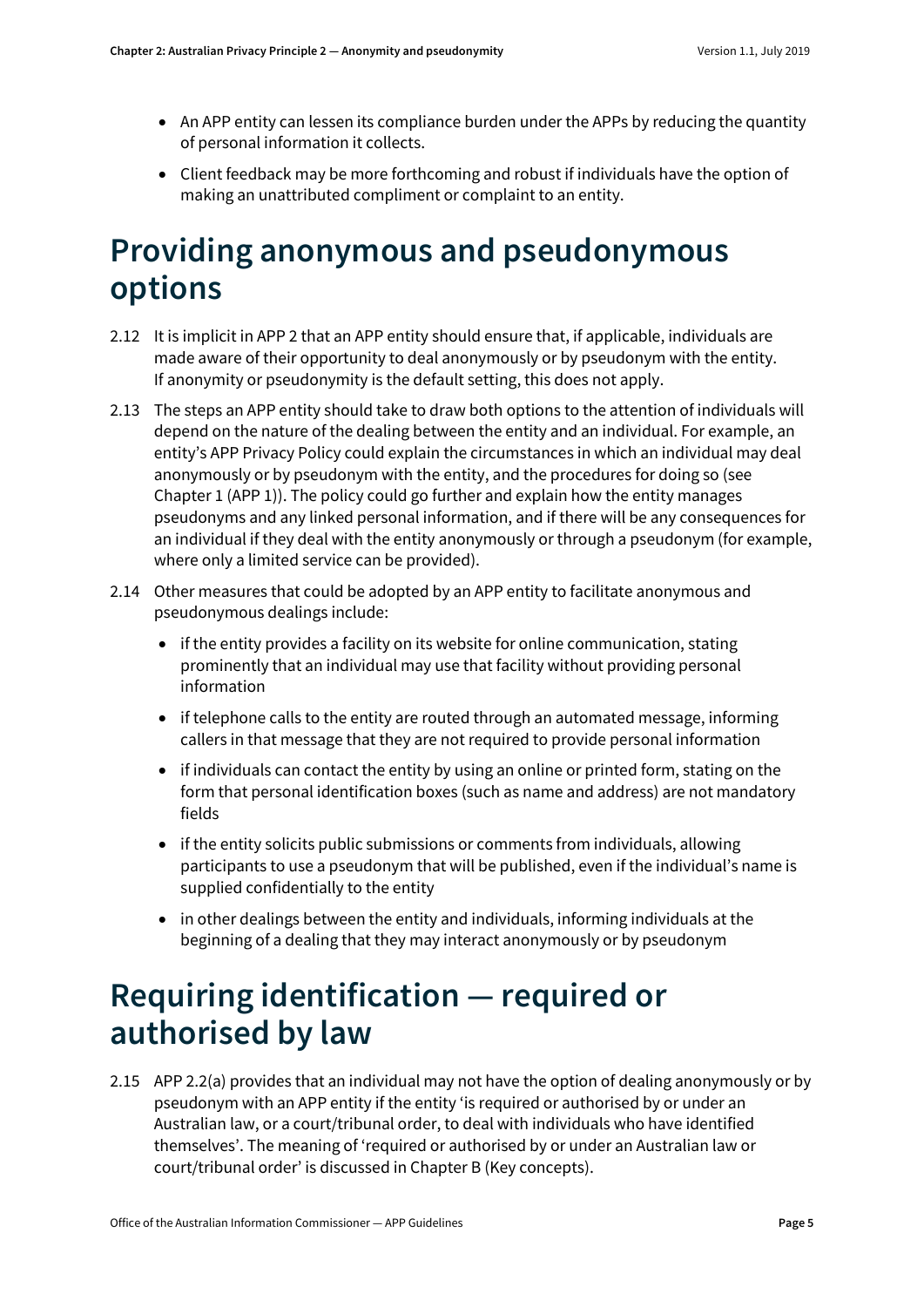- 2.16 If an APP entity is 'required' by a law or order to deal only with an identified individual it will be necessary for the individual to provide adequate identification. If an entity is 'authorised' by a law or order to deal with an identified individual, the entity can require the individual to identify themselves, but equally will have discretion to allow the individual to deal with the entity anonymously or pseudonymously. The nature of any discretion, and whether it is appropriate to rely upon it, will depend on the terms of the law or order and the nature of the dealing.
- 2.17 The following are given as examples of where a law or order may require or authorise an APP entity to deal only with an identified individual:
	- Processing an individual's application for an identity document (such as a passport, licence or security pass).
	- Issuing a tax file number to an individual.
	- Paying a social security or healthcare benefit to an eligible individual.
	- Providing assistance to an individual who has been diagnosed with a disease that must be recorded and notified under a public health law.
	- Providing assistance to a suspected victim of child abuse, whose injury is covered by a mandatory reporting requirement.
	- Opening a bank account for an individual, or providing other financial services where legislation requires the individual to be identified.
	- Supplying a pre-paid mobile phone to an individual where legislation requires identification.
	- Discussing the individual's personal information with them, such as the individual's account information.
	- Giving access to the individual's personal information under the Privacy Act or Freedom of Information Act 1982. [1](#page-5-1)
- <span id="page-5-2"></span>2.18 An APP entity that relies on APP 2.2(a) to collect personal information should ensure that the collection does not go beyond the requirements of the law or court or tribunal order. For example, the legal requirement may be satisfied by sighting, but not collecting, the personal information, or by collecting an individual's name but not their address, gender or date of birth. APP 3 imposes a complementary requirement, that generally an entity can only collect personal information that is reasonably necessary for one or more of its functions or activities.

# <span id="page-5-0"></span>**Requiring identification — impracticability**

- 2.19 APP 2.2(b) provides that an individual may not have the option of dealing anonymously or by pseudonym with an APP entity if 'it is impracticable for the APP entity to deal with individuals who have not identified themselves'.
- 2.20 The following are given as examples of where it may be impracticable to deal with an individual who is not identified:

**.** 

<span id="page-5-1"></span> $1$  It may be practicable to deal with a pseudonymous request for personal information under the Privacy Act or the Freedom of Information Act 1982 if the individual has previously transacted under that pseudonym and can establish their identity as that individual (see APP 12, Chapter 12).